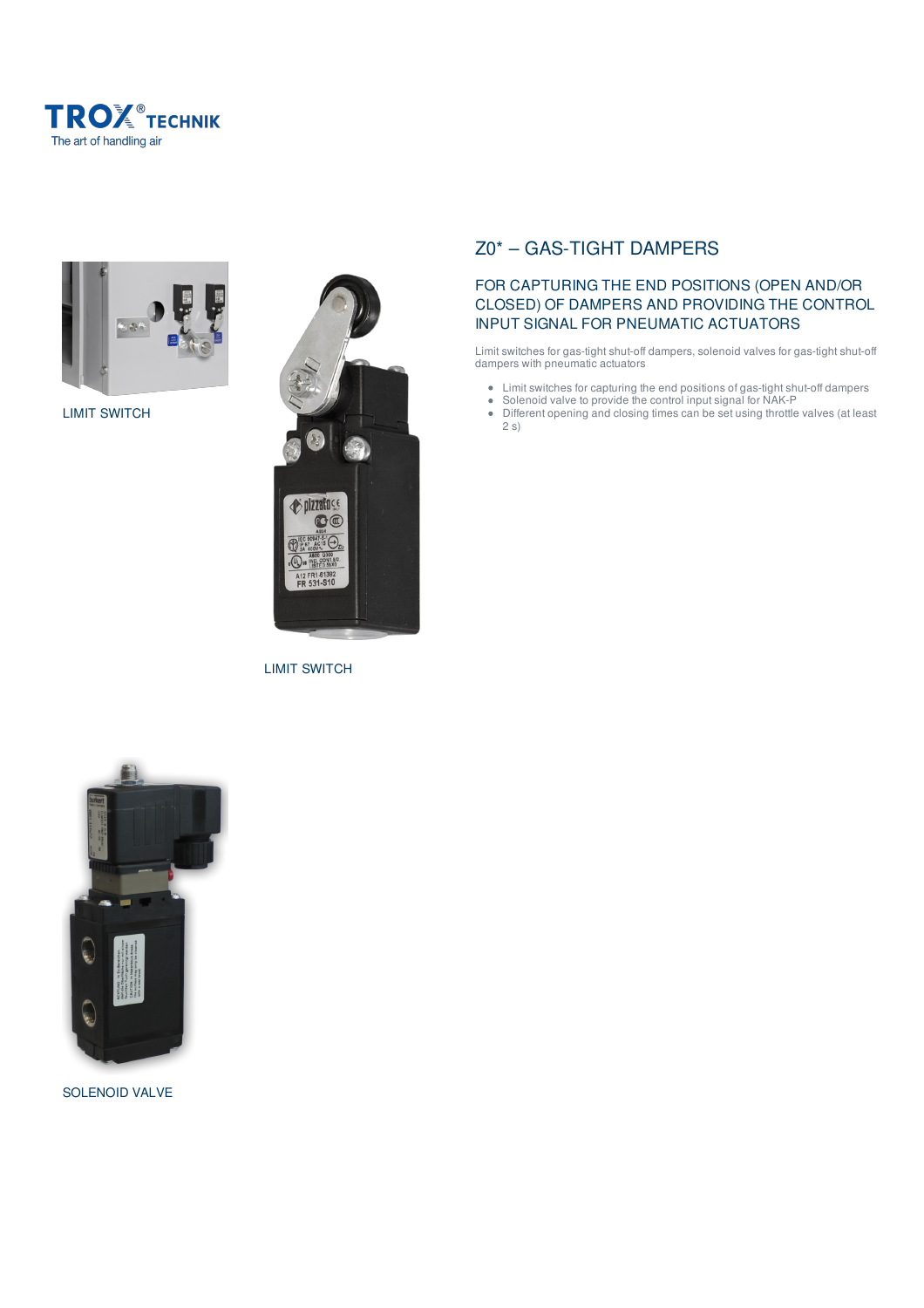# Application and the set of the set of the set of the set of the set of the set of the set of the set of the set of the set of the set of the set of the set of the set of the set of the set of the set of the set of the set

#### **Application**

- Limit switches for capturing the end positions (OPEN and/or CLOSED) of gas-tight shut-off dampers
- Electric signals of limit switches are integrated with system control
- Solenoid valve to provide the electric control input signal for double acting pneumatic actuators

# TECHNICAL INFORMATION

## Function, Technical data and the set of the set of the set of the set of the set of the set of the set of the set of the set of the set of the set of the set of the set of the set of the set of the set of the set of the se

#### **Functional description**

The actuator moves the blades of a gas-tight shut-off damper into OPEN or CLOSED position.

The easiest way to generate the control input signal is electrically, using solenoid valves.

Different opening and closing times can be set using throttle valves.

#### Double acting pneumatic actuators

The shut-off damper is opened and closed with compressed air. For this purpose, the actuator has two tube connections. Compressed air is applied to one tube connection while the other connection remains open such that the air can escape from the corresponding chamber of the actuator. For the other direction of rotation, the process is reversed.

#### Control of a double acting pneumatic actuator without a solenoid valve



Compressed air connection (operating pressure 6 bar)

### Control of a double acting pneumatic actuator with a solenoid valve

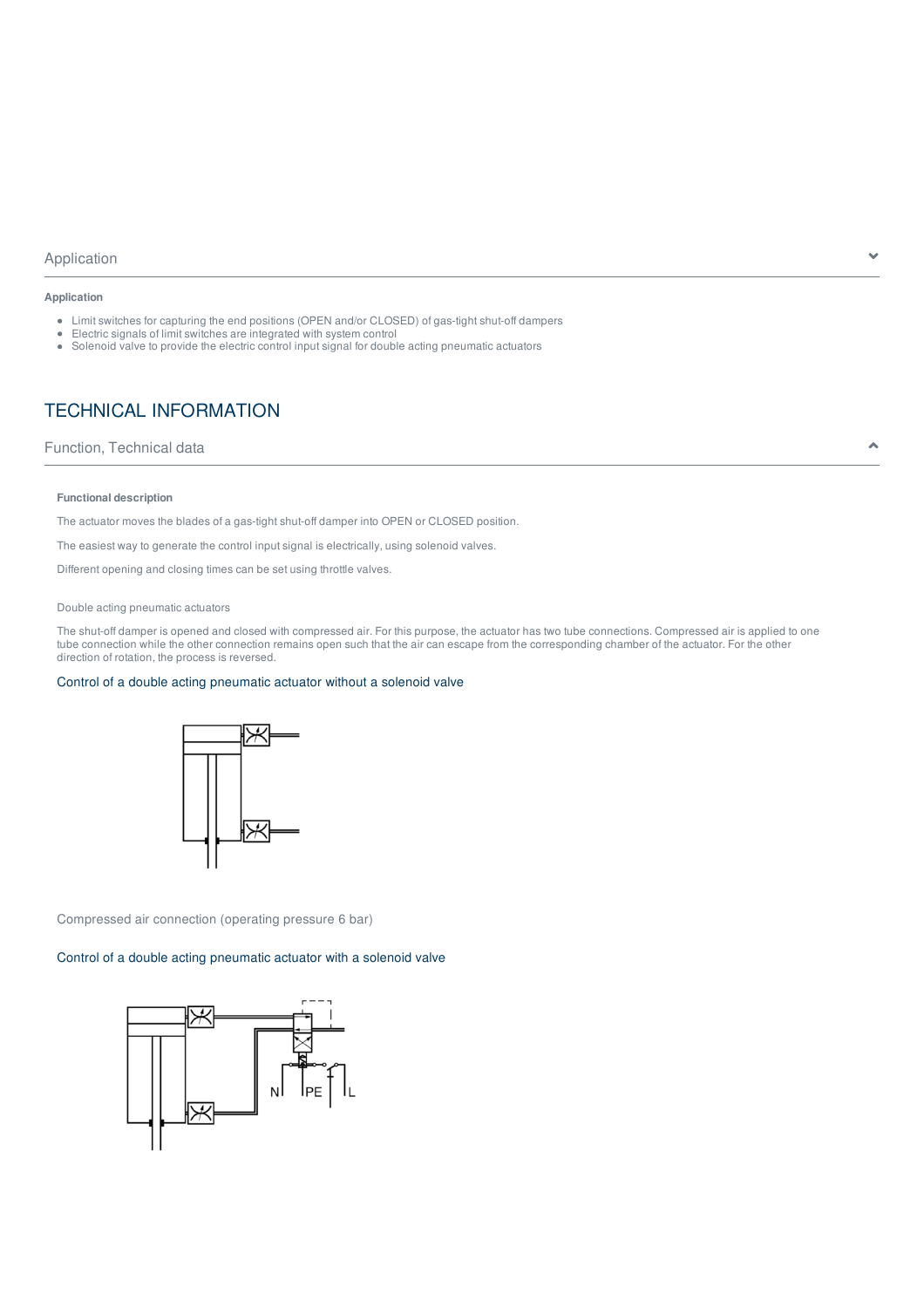Compressed air connection (operating pressure 6 bar)

# **Limit switch**

| Type of contact              | 1 NC contact, 1 NO contact, double throw      |
|------------------------------|-----------------------------------------------|
| Switch rating                | 15 AC, 6 A, 230 V AC                          |
| Service life                 | $107$ switching cycles                        |
| Cable gland                  | PG13.5                                        |
| <b>IEC protection class</b>  | Il (protective insulation)                    |
| <b>Protection level</b>      | IP 66                                         |
| <b>EC</b> conformity         | EMC to 2004/108/EU, low voltage to 2006/95/EU |
| <b>Operating temperature</b> | $-20$ to 80 $^{\circ}$ C                      |

# **Solenoid valve 5413, 230 V**

| Supply voltage          | 230 V AC ± 10 %, 50/60 Hz                                                                     |
|-------------------------|-----------------------------------------------------------------------------------------------|
| Power rating            | 2W                                                                                            |
| <b>Pressure range</b>   | 6.0 <sub>bar</sub>                                                                            |
| Flow rate Q Nn          | 900 l/min                                                                                     |
|                         | Compressed air Neutral media such as compressed air containing oil or oil-free compressed air |
| Air connection          | G1/4"                                                                                         |
| IP 65 connector         | 2508, to DIN 43650, type A                                                                    |
| <b>Protection level</b> | With IP 65 connector                                                                          |
| <b>EC</b> conformity    | EMC according to 2004/108/EC                                                                  |
| Weight                  | $0.4$ kg                                                                                      |

# Variants and the set of the set of the set of the set of the set of the set of the set of the set of the set of the set of the set of the set of the set of the set of the set of the set of the set of the set of the set of

Any attachments are defined with the order code of the gas-tight shut-off damper.

# **Limit switch Application**

Limit switch

Volt-free contacts for signalling or activating switch functions

**Solenoid valve Application**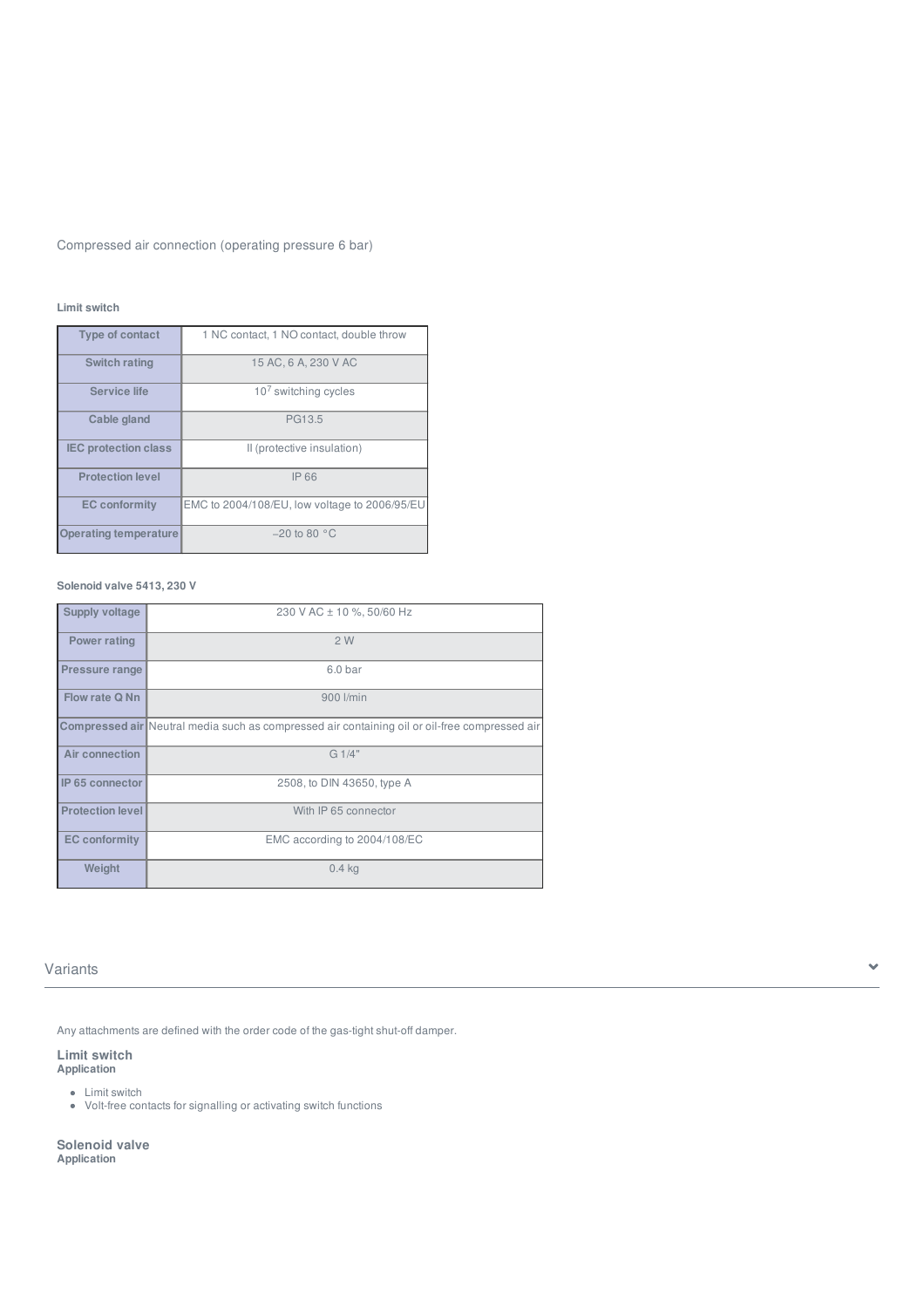• Solenoid valve 5413 Namur 230 V, with connector

# **Parts and characteristics**

- Supply voltage 230 V DC ± 10 %
- Control input signal: Supply voltage on/off
- IP 65 connector

## **Attachments for gas-tight shut-off dampers NAK-H, NAK-E, NAK-E1**

| Order code detail | Limit switch              |
|-------------------|---------------------------|
| Z <sub>01</sub>   | 1, damper CLOSED          |
| Z <sub>02</sub>   | 1, damper OPEN            |
| Z <sub>03</sub>   | 2, damper OPEN and CLOSED |

# **Attachments for gas-tight shut-off dampers NAK-P**

| Order code detail Solenoid valve | Limit switch              |
|----------------------------------|---------------------------|
| Z04                              |                           |
| Z05                              | 1, damper CLOSED          |
| Z06                              | 1, damper OPEN            |
| Z07                              | 2, damper OPEN and CLOSED |

Limit switch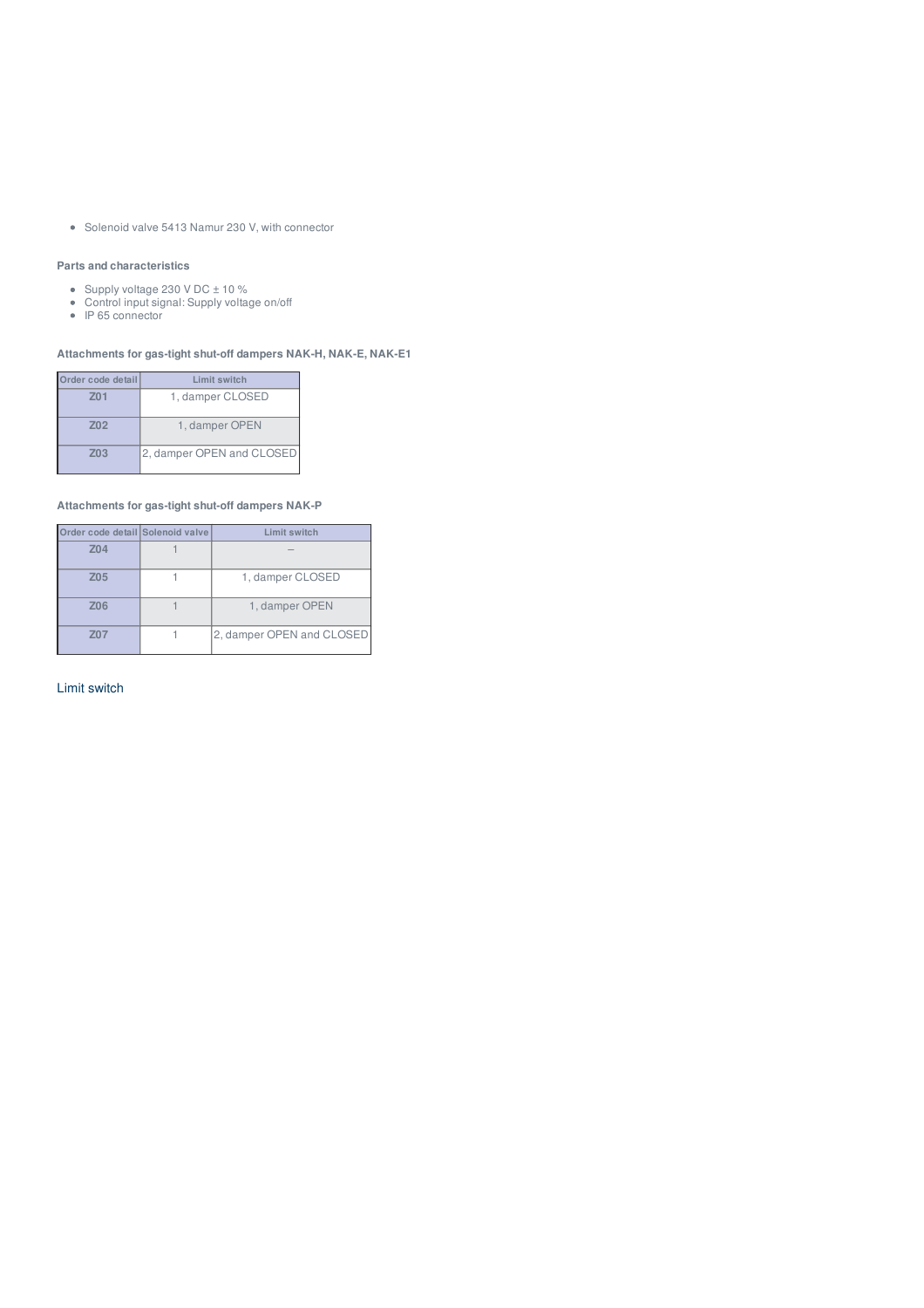

Solenoid valve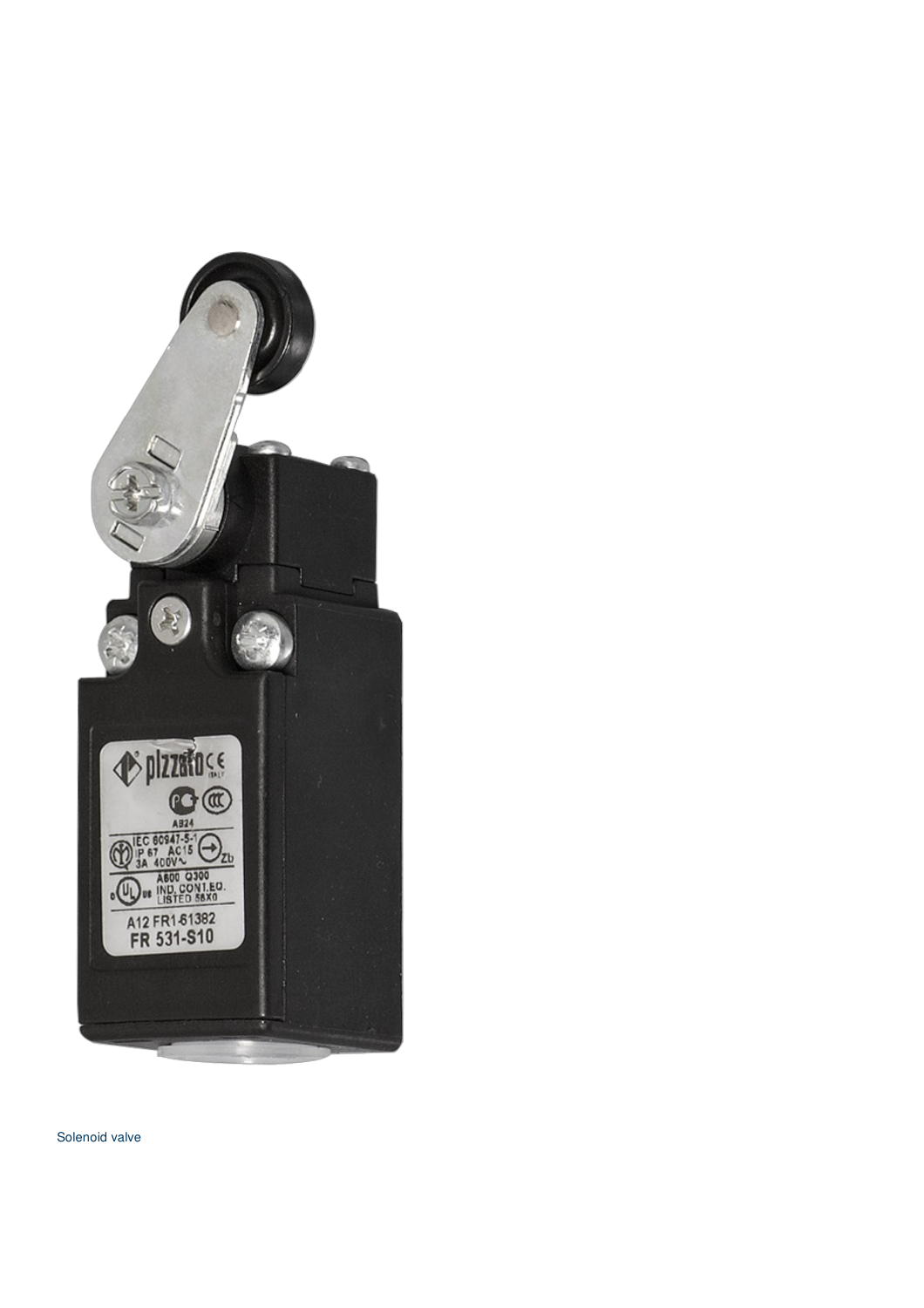



Electrical connection  $\bullet$ 

Terminal connections